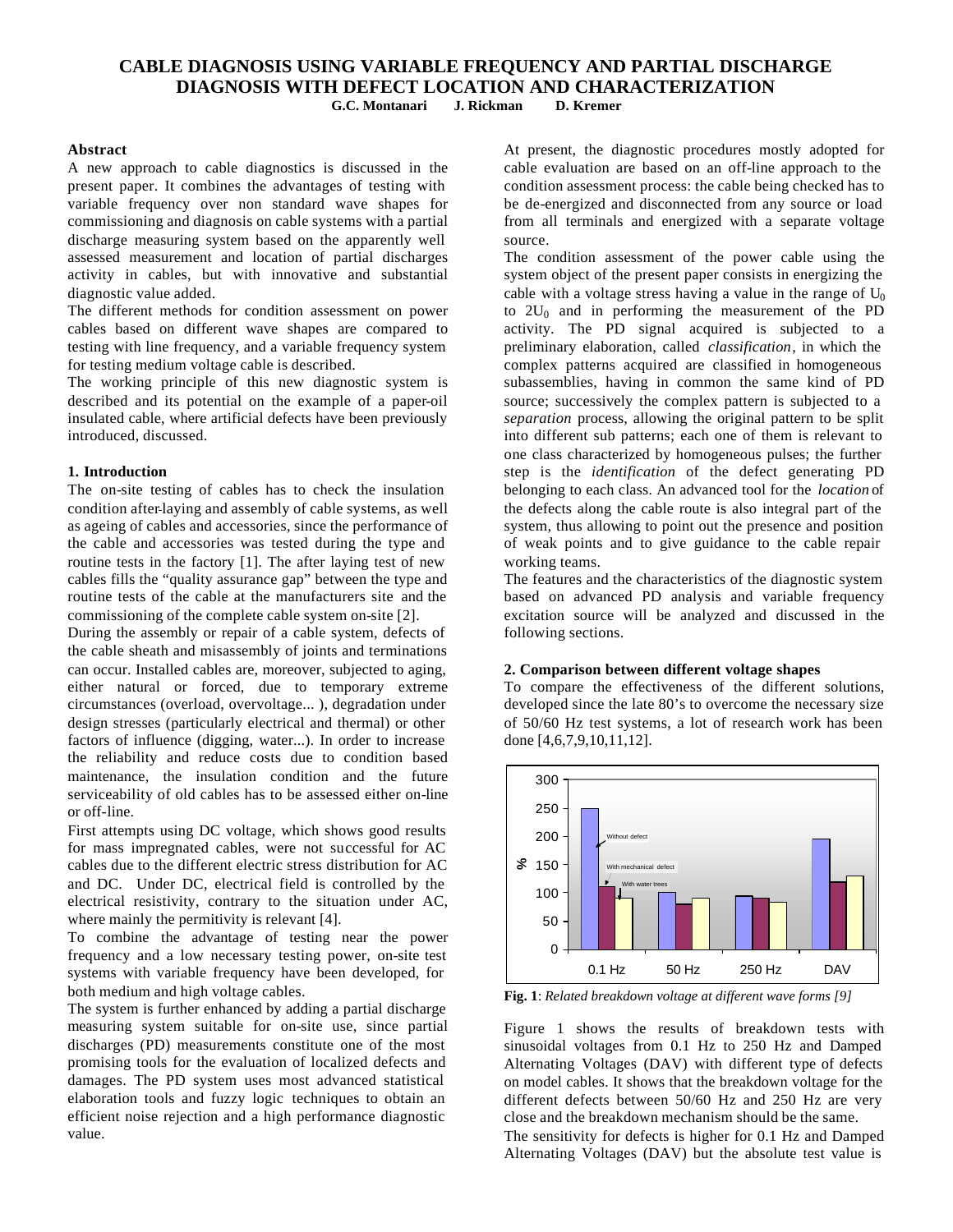higher and the breakdown mechanism is different compared to voltages of power frequencies[9].



**Fig.2**: *Residual breakdown strength of service aged 10 kV cables (11years, 6m), vented trees at outer semiconducting layer, 85% bridged insulation [8]* 

Figure 2 shows the residual breakdown strength of service aged cables with vented trees at the inner semiconducting layer and 85% bridged insulation achieved with the FGH step test.

The breakdown strength is still quite high even after 85% of the insulation is already bridged and that the values for 0.1Hz (VLF) and oscillating voltage are between 1.4 to 2.5 times higher compared to 50/60 Hz.



**Fig.3**: *PD inception voltage of service aged 10 kV XLPE veins with artificial needle fault or water trees [8]*



**Fig. 4**: *PD inception voltage of new, dry 10 kV XLPE veins with artificial needle fault (tip radius 5 µm, distance 1.4 mm) [8]*

Figure 3 and 4 show the PD inception voltage of service aged 10 kV XLPE cable veins with water tree deterioration and artificial needle faults (Fig. 3), as well as new, dry 10 kV cable veins with an artificial needle defect (Fig. 4).

These values are achieved with a step withstand time test during which after a 60 min test a PD test at 1  $U_0/50$  Hz is performed. As long as the PD value is still <1pC the voltage will be increased by 1  $U_0$  for another 60 min.

The PD inception voltage is, depending on the type of defect, between 1.4 to 2.5 times higher for 0.1 Hz and oscillating voltage compared to 50/60 Hz.

When testing with 50 impulses of oscillating voltage a risk of an unwanted pre-damage of the cable may exist [8].

Figures 5 and 6 show the channel growing rate of a needle fault, with PD measured at the different voltage shapes, as a function of the applied test voltage. It is shown that a medium voltage cable test without a PD measurement should be done for the shortest possible time, depending on applied field and shape and location of the defect, to avoid a later failure of the cable due to an electrical tree initiated during the test, but not grown through the insulation because of insufficient testing time It can also be seen from the different behaviors that the breakdown mechanism is different which complies with findings in [9].



**Fig. 5***: Channel growing rate of needle fault with PD on new, dry 10 kV XLPE cable veins with different voltages [8*]



**Fig. 6**: *Growth rate of needle fault with PD on new, dry 10 kV XLPE cable veins with oscillating voltage [8]*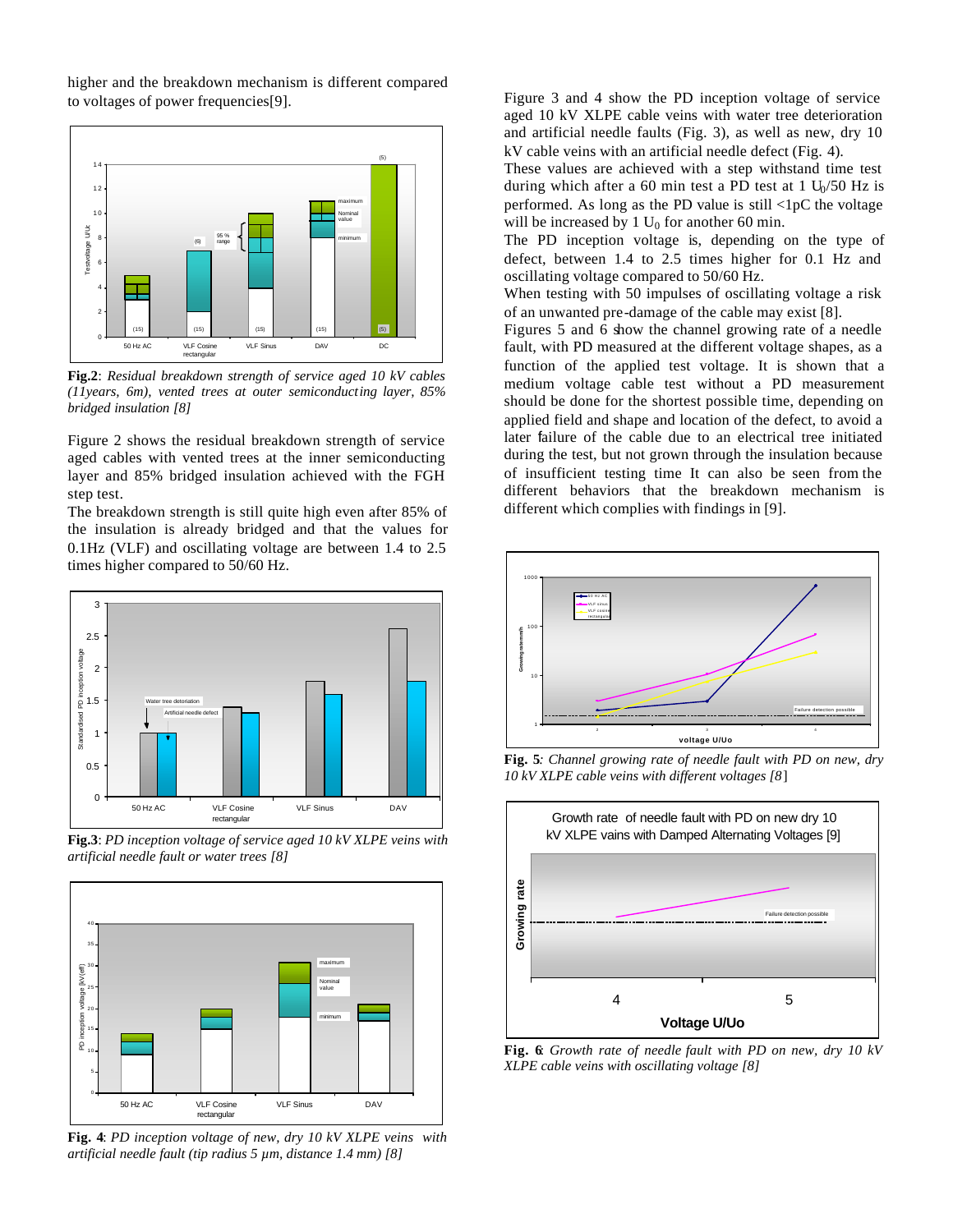# **3. Test systems with variable frequency**

# **3.1. Principle design**

Due to shortcomings of the alternative and DC voltage sources discussed above and to be close to the line frequency, resonant test sets with variable frequency have been developed.

The test system mainly consists of the frequency converter, the exciting transformer, the coupling capacitor and one or more high voltage reactors with fixed inductance. Figure 7 shows an example of a high voltage system with one reactor.



**Fig. 7:** *Schematic diagram of a resonant test circuit with variable frequency*

The 3-phase loading reduces the necessary supply capacity compared to a single phase load of the same size. The frequency converter, supplied with 3-phases, generates a 1 phase output with variable voltage and frequency which is applied to the exciter transformer. The exciter transformer excites the series resonant circuit consisting of the reactor inductance L and the cable capacitance C. The resonance is adjusted by tuning the frequency of the frequency converter according to the usual expression for series resonance:

$$
f = \frac{1}{2p\sqrt{(L \times C)}}
$$

The frequency range of the test system is, hence, determined by the expected capacitance range.

$$
\frac{C \max}{C \min} = \left(\frac{f \max}{f \min}\right)^2
$$

The quality factor "Q" of the resonance test system determines the relation between testing power and the required power supply. For XLPE cable testing a system quality factor in the range of 100 – 150 and for paper insulated cables in the range of  $50 - 90$  can be achieved [3]. The high quality factor of the high voltage reactors leads therefore to a compact and lightweight system design.

## **3.2.1 Examples for system layouts**

Medium Voltage Cable Testing equipment still fit in a standard light truck depending on the length of cable to be tested.

|                 | 1 reactor                           |
|-----------------|-------------------------------------|
| Nominal voltage | 60 kV with taps $@$ 24 kV and 18 kV |
| Nominal power   | $300 \text{ kVA}$                   |
| Max. test load  | 442 nF @ 60kV, 2.76uF @ 24kV        |

| Frequency range         | $30$ Hz $- 300$ Hz                |
|-------------------------|-----------------------------------|
| Tuning $-$ range        | 1:100                             |
| Load duty cycle         | 60 min $ON/60$ min OFF. 6 x a day |
| Weight Reactor          | 1,550kg                           |
| Weight Excitation X-FMR | 385 <sub>kg</sub>                 |
| Weight Control / PS     | $275$ <sub>kg</sub>               |
| Total Weight with Truck | $< 5,000$ kg                      |

**Table 1**: *Technical data of a medium voltage resonant test system.*

A system for testing medium voltage cables, designed to test about 2.5 km of cable together with partial discharge measurement and to fit in a standard van is described in table 1. This cable length has been chosen because of the reduction in measuring and locating sensitivity with increasing cable length [5].

## **4. PD measurement**

The results of the current test practice show that with the usual test levels, e.g. 2 Uo /10 min, only extremely damaged cables can be found with a voltage test only, but a further increase of the voltage level will also unnecessarily increase the stress in the termination [3]. Therefore a voltage test should be accompanied by a sensitive PD measurement to keep the necessary voltage levels low and to find weak points that may develop in failures with time under service stresses. With PD measurements, local defects, like voids or weak points at the interface between cable insulation and accessories, can be detected.

Due to the disturbances generated by the network itself (e.g. corona dis charges), radio transmitters and the frequency converter disturbances, on-site partial discharge measurement and detection requires a different solution than laboratory PD measurements.

#### **4.1 Measurement system and diagnostic tools**

In the following the features of the new diagnostic system based on PD detection, in terms of noise rejection, PD source location and diagnostic effectiveness, are described.

# **4.2 Classification**

The classification consists of separating the contribution of the different sources generating the recorded PD (generally summarized in a pattern reporting PD height vs. acquisition phase). The solution employed in the new diagnostic system is to implement a fuzzy classifier in order to separate different PD phenomena according to the pulse shape of the discharges, under the assumption that discharge signals due to different sources are, generally, characterized by different pulse shape. Noise rejection, too, can be achieved thanks to this classification process, since it occurs, in general, that signals generated by background noise or external disturbances are significantly different in shape from PD signals generated within the equipment under test. This result allows homogeneous classes of data to be treated separately through advanced statistical and artificial intelligence tools, so that an identification process can provide the recognition of background noise, disturbance or whatever PD phenomenon [13]. The following example will explain more in detail the classification procedure. Data are acquired and processed by a specific software that enables the visualization of the usual 3D PRPD pattern, as reported in Fig. 8. Each acquired pulse (corresponding to a single dot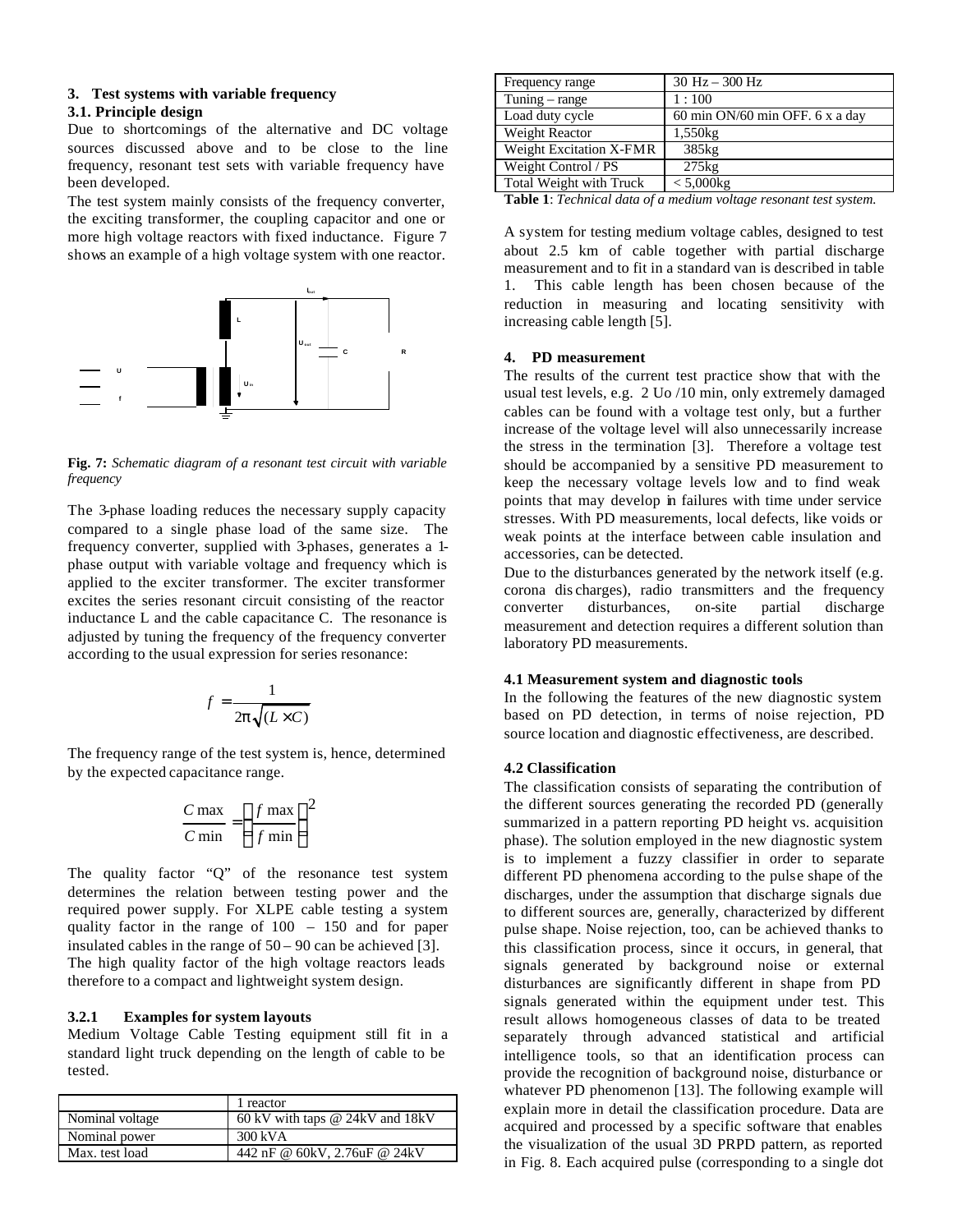in the pattern) is processed in order to extract its most salient information. For this purpose, two conventional pulse parameters, that is, T "equivalent time length" and W "equivalent bandwidth", are calculated and reported in a 2D map, the "classification map" [14].



**Fig. 8:** *Example of PRPD pattern of an entire acquisition.*

Fig. 9 shows the classification map that results from the feature extraction procedure applied to the data whose pattern is reported in Fig.8.

The classification map is then processed by a fuzzy algorithm that generates different clusters of data (feature classification).

This procedure allows the original PRPD pattern to be split into different sub patterns; each one of them is relevant to one class characterized by homogeneous pulses (separation). An example of the results of the separation process is reported in Fig. 10 (referring, again, to the pulses collected in Fig. 8).

As illustrated in Fig. 10, the classification map singles out the presence of different discharge distributions corresponding to groups of pulses characterized by different

waveform shapes; therefore a single "cloud" in the classification map is associated to its characteristic pulse shape and identifies a sub-pattern composed by shapehomogeneous pulses. The final result is the separation of the original pattern into different pulse-homogeneous classes (sub-patterns), which can be treated separately for effective processing and diagnostic purposes (Fig. 10) [14].



**Fig. 9:** *Classification map. Each point corresponds to a single pulse. The three clusters are relevant to pulses having different T,W features.*

## **4.3 Identification**

The further step is the identification of the defect generating PD belonging to each class, which is the basis for noise rejection and enhanced diagnostics. Statistical processing of PD pulse phase and amplitude distributions is carried out in order to achieve identification and, possibly, derive diagnostic markers.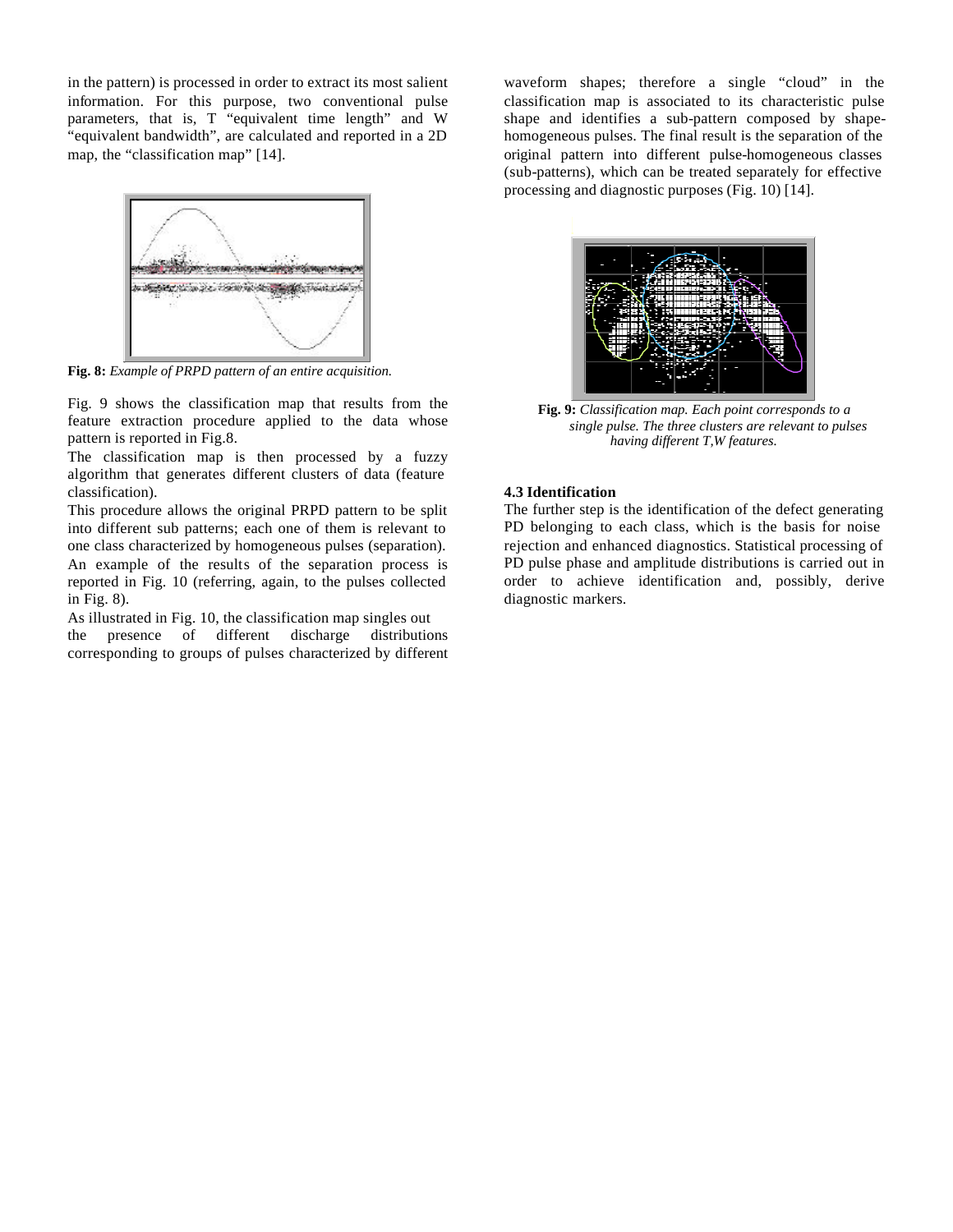

Fig. 10: The separation process: starting from the original PD pattern, the classification map is derived and classified in different clusters corresponding to different sub patterns, each one characterized by homogeneous pulse shape discharges

One of the statistical tools available derives from the application of the two parameter Weibull function to the whole set of PD height values, as well as to each single class provided by the fuzzy classifier. The two

parameter Weibull distribution of PD pulse height is given by the following expression:

$$
F(q) = 1 - \exp\left[-\left(\frac{q}{a}\right)^b\right] \tag{1}
$$

where q is the pulse charge height,  $\alpha$  and  $\beta$  are the Weibull function scale and shape parameters.

The estimation of  $\beta$  (eq. (1)) is particularly significant for PD identification purpose, since  $\beta$  is associated with the physics of PD phenomena [13].

Other identification and diagnostic markers come from the evaluation of parameters such as: the rate of PD occurrence, the phase distribution range, the maximum and minimum discharge amplitude, NQN (area under the curve of pulse repetition rate as a function of pulse magnitude) [15] and other indexes calculated on the basis of the histogram of the time elapsing between consecutive discharges [16].

All these parameters are processed through fuzzy logic tools, in order to achieve identification associated with a likelihood estimation ranging between 0 and 1 (which fits human brain evaluation processes).

Special routines have been also arranged in the innovative PD system in order to identify background noise, as well as peculiar external disturbances. Noise recognition has not a unique solution, so that it must be approached by devising various techniques, each one tailored for a specific kind of noise. At present, experimental evidences suggest that random noise and noise due to AC/DC rectifiers are the most common disturbances that need to be rejected during on-field measurements (e.g., in substations, industrial environments, etc.). Background random noise is treated by investigating the lack of correlation of its phase distribution with the supply voltage wave, while the noise due to AC/DC converter units is recognized by means of special routines that identify the peculiar correlation of its phase distribution with the supply voltage waveform [17].

A scheme of the complete identification procedure is shown in Fig. 11

#### **4.4 Location**

The acquisition procedure ("location mode") allows a PRPD pattern to be built, which is then processed, classified and identified. However there are some fundamental differences with respect to the "pattern mode". The two modes differ for the timebase used to capture PD signals: large timebase in location mode, in order to capture the signal and its reflections, short timebase in pattern mode, in order to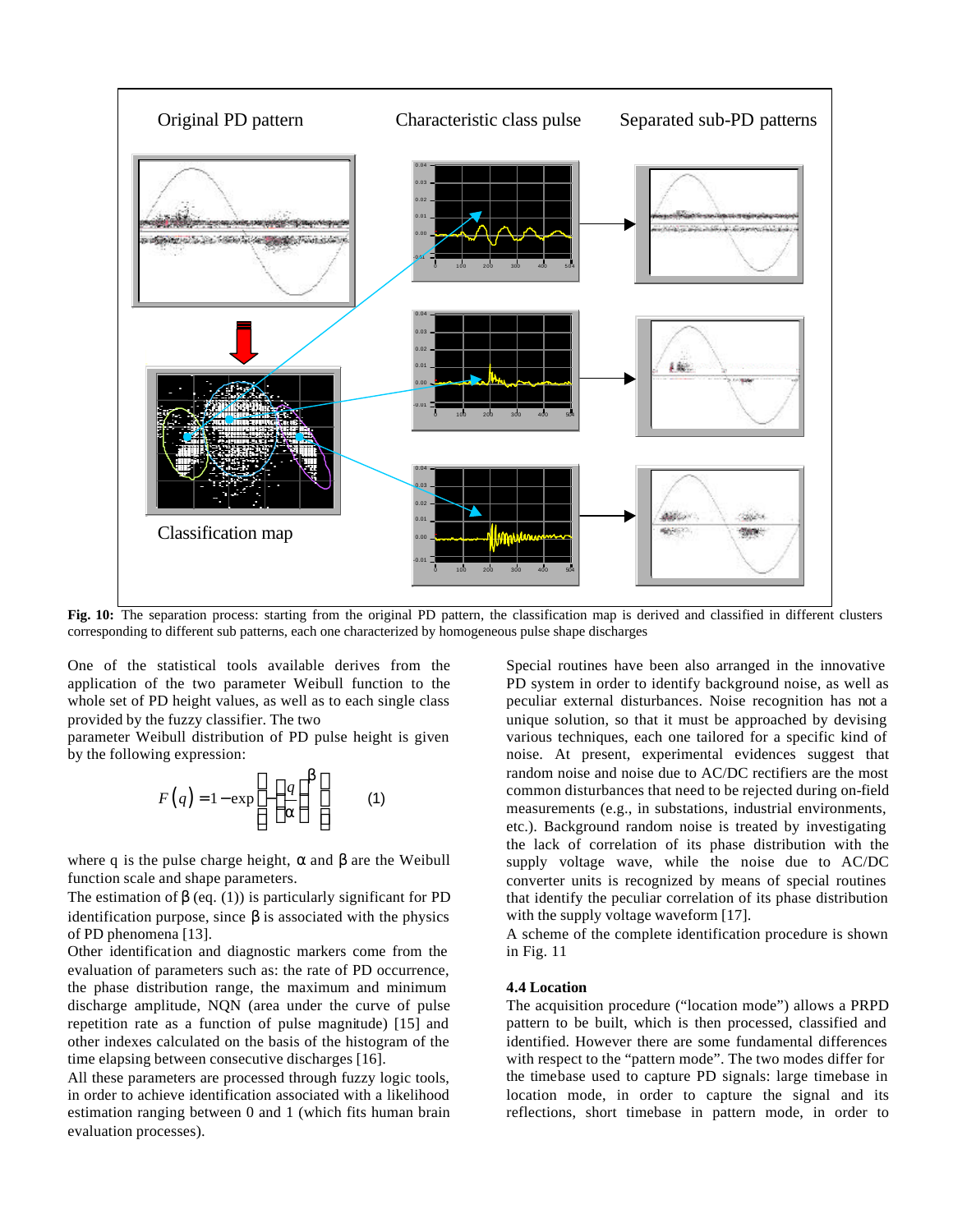

**Fig. 11:** *Example of the complete identification scheme. In bold (red) the PD source identified as most likely by the diagnostic system. In italic an uncertain identification. The numbers from 0 to 1 correspond to the attribution rank given to a class by the fuzzy algorithm*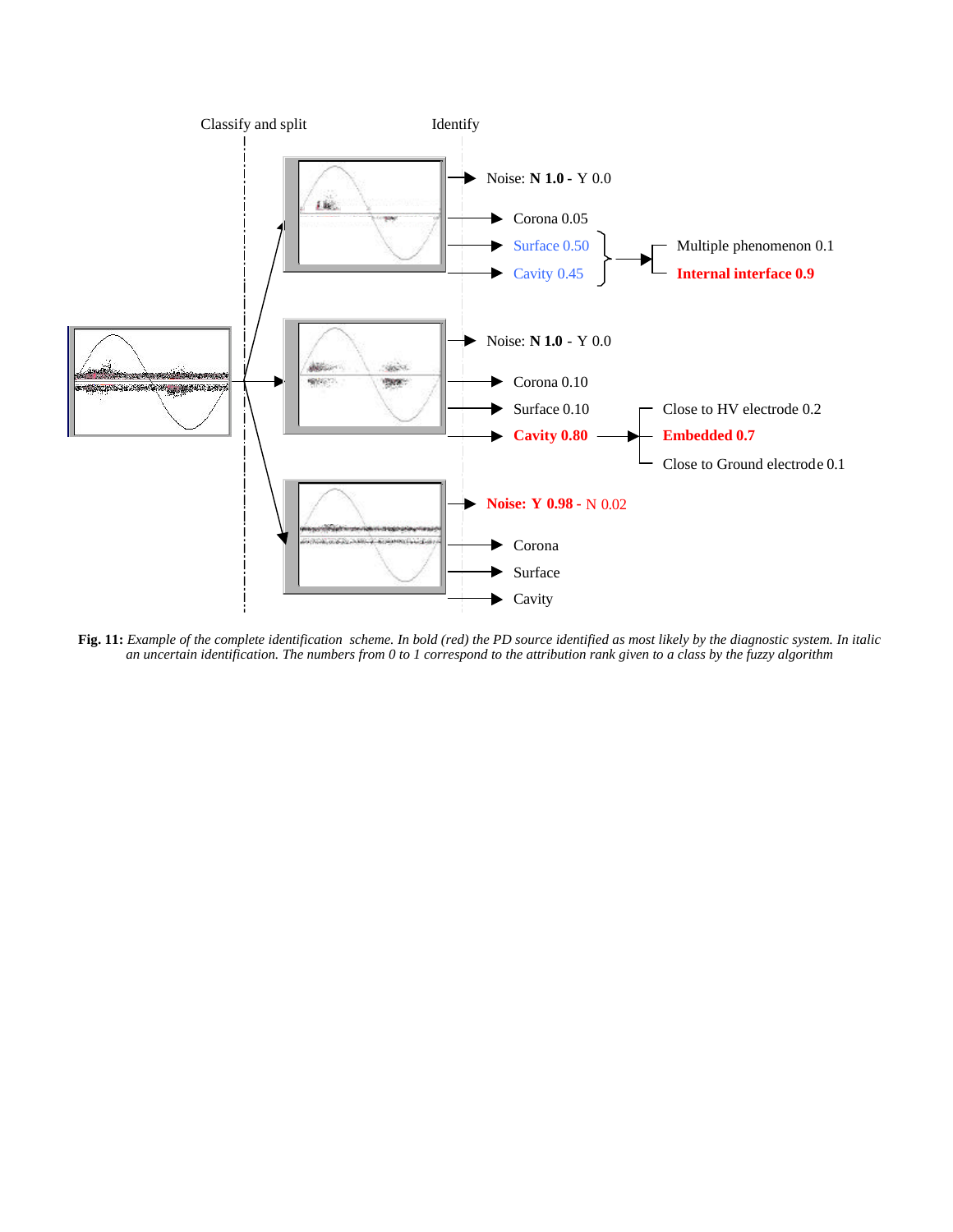record the details of a single pulse waveform. This distinction permits different source identification procedures to be applied.

Experimental results show that when pulses are acquired in sequences (due to a large time base), the fuzzy classification tool mainly distinguishes groups of sequences on the basis of the position of the intermediate pulse. This means that the classification tool is able to separate the data relevant to different discharge sites. As a result, homogeneous clusters of data are obtained, each one containing all the pulse sequences coming from the same discharge site. Once the first separation procedure has been carried out, a further analysis is required before proceeding to the identification phase. In fact, more than one PD phenomenon could be active in the same cable section. In order to distinguish among PD activities taking place in the same cable section, the shape of the first pulse of each sequence is taken into account for each location cluster; thus, data are reduced as if acquired in "pattern mode" (see Figs. 9,10) and a further classification procedure can be carried out on the basis of these pulse shapes. In such a way a complete separation of all PD phenomena active in the cable may be carried out, and for each one of them the identification is provided by appropriate routines of the system.

Limitations to this approach are, of course, related to cable length. In fact, above a given length (varying as a function of type of insulation, cable and rated voltage) defects are hardly inferred due to signal attenuation and dispersion, which may not allow to carry out separation within a located pattern.

## **5. Experimental Result of a paper-oil cable**

Partial discharges incepted at 7 kV; the location tool indicated the presence of a defect at 130 m from the measuring point (the cable length was 194 m). At higher voltage values (over 18 kV) other pulses were detected at 65 m from the measuring site.

Hence, two different cable sections resulted as affected by PD, in correspondence to the artificial defects, positioned 65 and 130 meters away from the cable termination, respectively. The location result is shown in Fig. 10, while the PD pattern including discharges from both defective sections is reported in Fig. 11.



**Fig. 10:** *Location map (acquisition carried out at 24 kV).*

The fuzzy classification tool applied to pulse sequences ("location mode") singled out the presence of two phenomena occurring in different cable sections, that correspond to the two located discharge sites.



**Fig. 11:** *Pattern relevant to the acquisition performed at 24 kV on paper-oil cable*

Thus, the whole data set (Fig. 11) can be separated into two sub patterns, Figs. 12 and 13, relevant to the defect located at 65 m and to that at 130 m, respectively. The separated sub patterns can be processed one by one, in order to get the identification of the defect generating PD. Of course,



**Fig. 12:** *Sub-pattern acquired at 24 kV and relevant to the PD phenomenon located at 65 m.*

indications could be also obtained by processing separately the patterns achieved between 7 and 18 kV, when only one PD source is active.

The analysis of the pattern reported in Fig. 12 (regarding the defect located at 65 m), as well as other patterns relevant to the same phenomenon acquired at higher voltage values, indicates the presence of internal discharges. This indication matched the nature of the artificial defect inserted in the joint (a metallic nail inserted and, then, slightly retracted in the joint). However, it must be noticed that a reliable inference about the nature of the source generating PD was very difficult because of the high inception voltage and the consequent small number of recorded discharges.



**Fig. 13:** *Sub-pattern acquired at 24 kV and relevant to the PD phenomenon located at 130 m.*